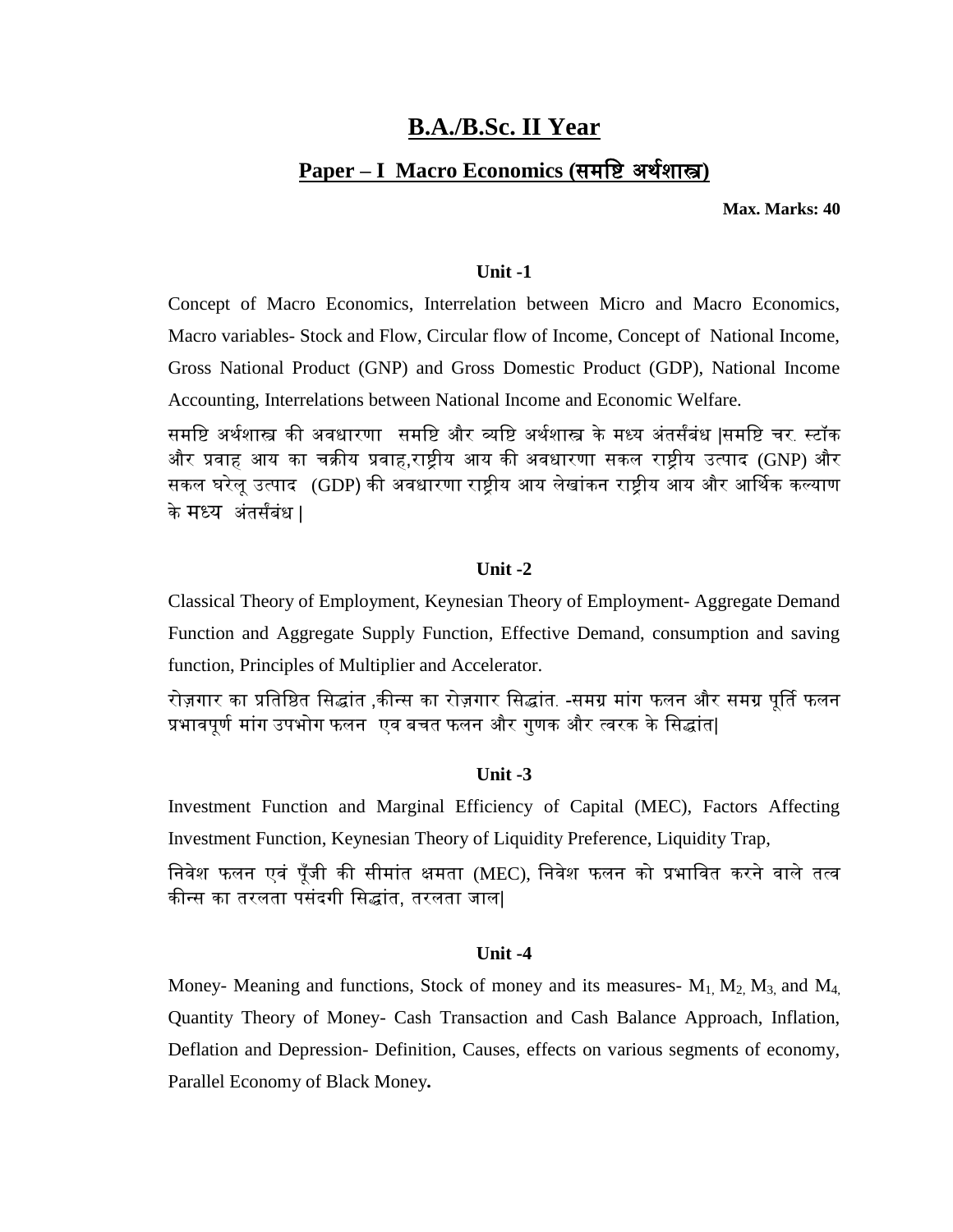मुद्रा . अर्थ और कार्य ,मुद्रा का स्टॉक और उसके मापक  $\ M_{1}$ ,  $M_{2}$ ,  $M_{3}$ एवं  $M_{4}$ , मुद्रा का परिमाण सिद्धांत - नकद लेनदेन सिद्धांत और नकद शेष सिद्धांत मुद्रा स्फीति, मुद्रा संकुचन और मंदी – परिभाषा. कारण और अर्थव्यवस्था के विभिन्न वर्गों पर प्रभाव काले धन की समान्तर अथथव्यवस्था |

# **Unit -5**

Bank- Meaning and types, functions of Commercial Banks. Process of Credit Creation, Central Bank and its Functions with special Reference to Reserve Bank of India , Credit Control- Quantitative and Qualitative methods, Concept of Monetary Policy, Objectives and limitations of Monetary Policy, MUDRA and Jan Dhan Yojana, *Priority Sector Lending in India (PSL).* 

बैंक अर्थ और प्रकार व्यापारिक बैंको के कार्य साख निर्माण की प्रक्रिया,केन्द्रीय बैंक और उसके कार्य (भारतीय रिज़र्व बैंक के विशेष सन्दर्भ में) साख नियंत्रण परिमाणात्मक और गुणात्मक विधियां, मौक्रद्रक नीष्टत की अवधारणा, मौक्रद्रक नीष्टत के उद्देश्य और सीमाए, मुद्रा MUDRA (एवं जन धन योजना, भारत में प्रायोररटी सेक्टर लेंडडग *(PSL)* |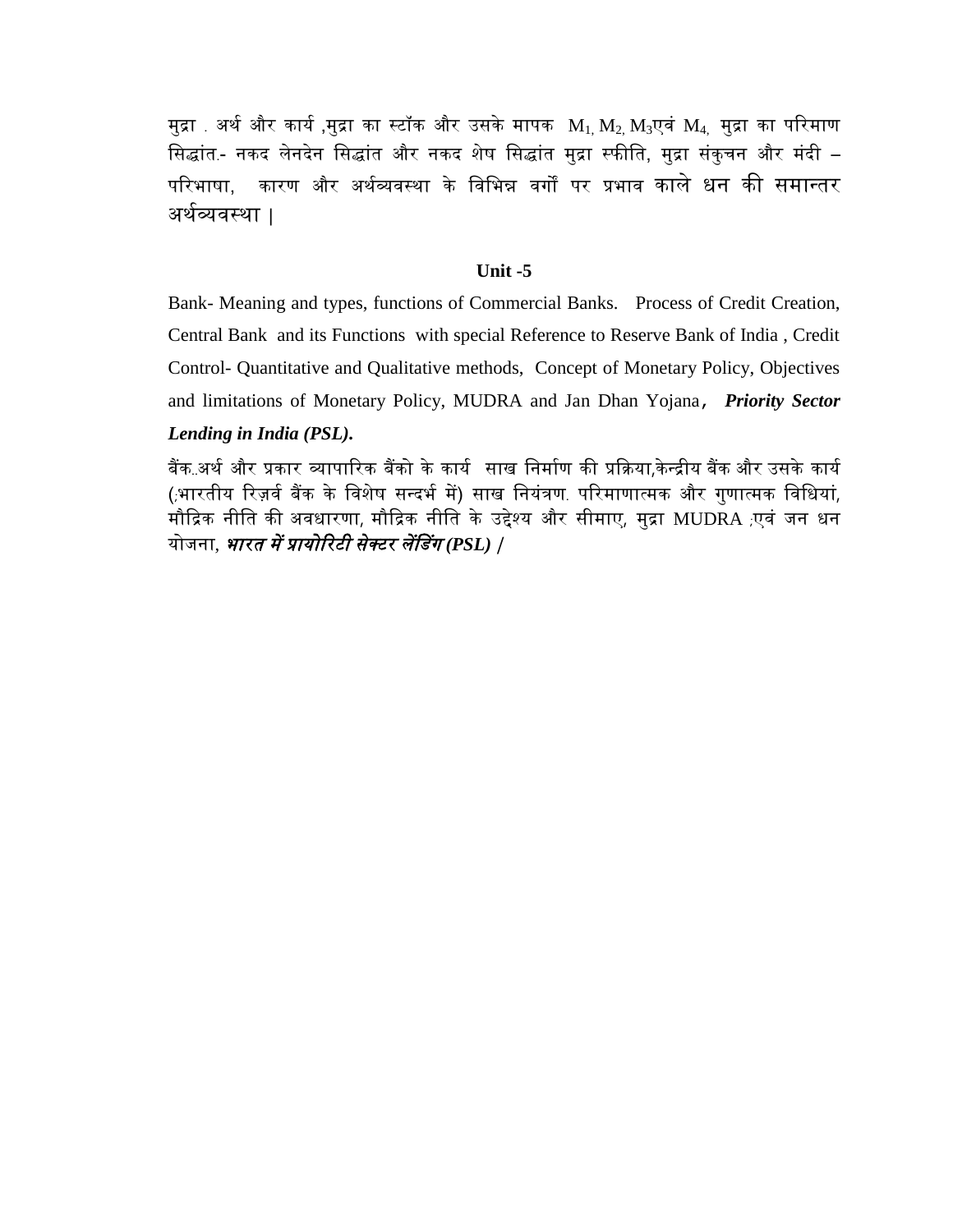# **B.A./B.Sc. II Year Paper – II Public Finance and International Economics** ( सार्वजनिक वित्त एवं अन्तराष्ट्रीय अर्थशास्त्र)

**Max. Marks: 40**

# **Unit -1**

Public Finance- Meaning, Nature and Scope, Role of Public finance in Modern Economy, Principle of Maximum Social Advantage, Sources of Revenue- Tax Revenue and Non Tax Revenue, kinds of Taxes, General Introduction of Goods and Services Tax (GST), Taxable Capacity in India.

सार्वजनिक वित्त – अर्थ , प्रकृति और क्षेत्र, आधुनिक अर्थव्यवस्था मे सार्वजनिक वित्त की भूमिका, अष्टधकतम सामष्टजक लाभ का ष्टसद्ांत, आगम के स्त्रोत/कर आगम और गैर कर आगम, करो के प्रकार/वस्तुएवंसेवा कर (GST), का एक सम|न्य पररचय भारत मेंकरदान क्षमता I

# **Unit -2**

Budget- Definition and Preparation, *Various Concepts of Budgetary Deficit,* Fiscal Deficit, Fiscal Policy, Deficit Finance, *Fiscal Responsibility and Budget Management Act-2003,* Central-State Financial Relation, Recommendation of Latest Finance Commission.

बजट- परिभाषा और निर्माण, *बजटीय घाटे की विभिन्न अवधारणाऐे,* राजकोषीय घाटा, राजकोषीय नीति, हीनार्थ प्रबंधन, *रा<mark>जकोषीय उत्तरदायित्व एवं बजट प्रबंधन अधिनियम-2003 <i>(FRBM)* ,</mark> केंद्र-राज्य वित्तीय सम्बन्ध, नवीनतम वित्त आयोग की अनुशंशाऐ **I** 

# **Unit -3**

Meaning and importance of International Economics, Intra and International Trade, Importance of International Trade in Economic Development, Theories of International Trade- Absolute and Comparative Advantage, Factor Endowment- Heckscher- Ohlin Theory.

अंतर्राष्टीय अर्थशास्त्र का अर्थ और महत्व, अंत: और अंतर्राष्टीय व्यापार, आर्थिक विकास में अंतर्राष्टीय व्यापार का महत्व, अंतर्राष्ट्रीय व्यापर के सिद्धांत- निरपेक्ष और तुलनात्मक लाभ, साधन प्रचुरता-हेक्शचर ओह्तिन सिद्धांत I